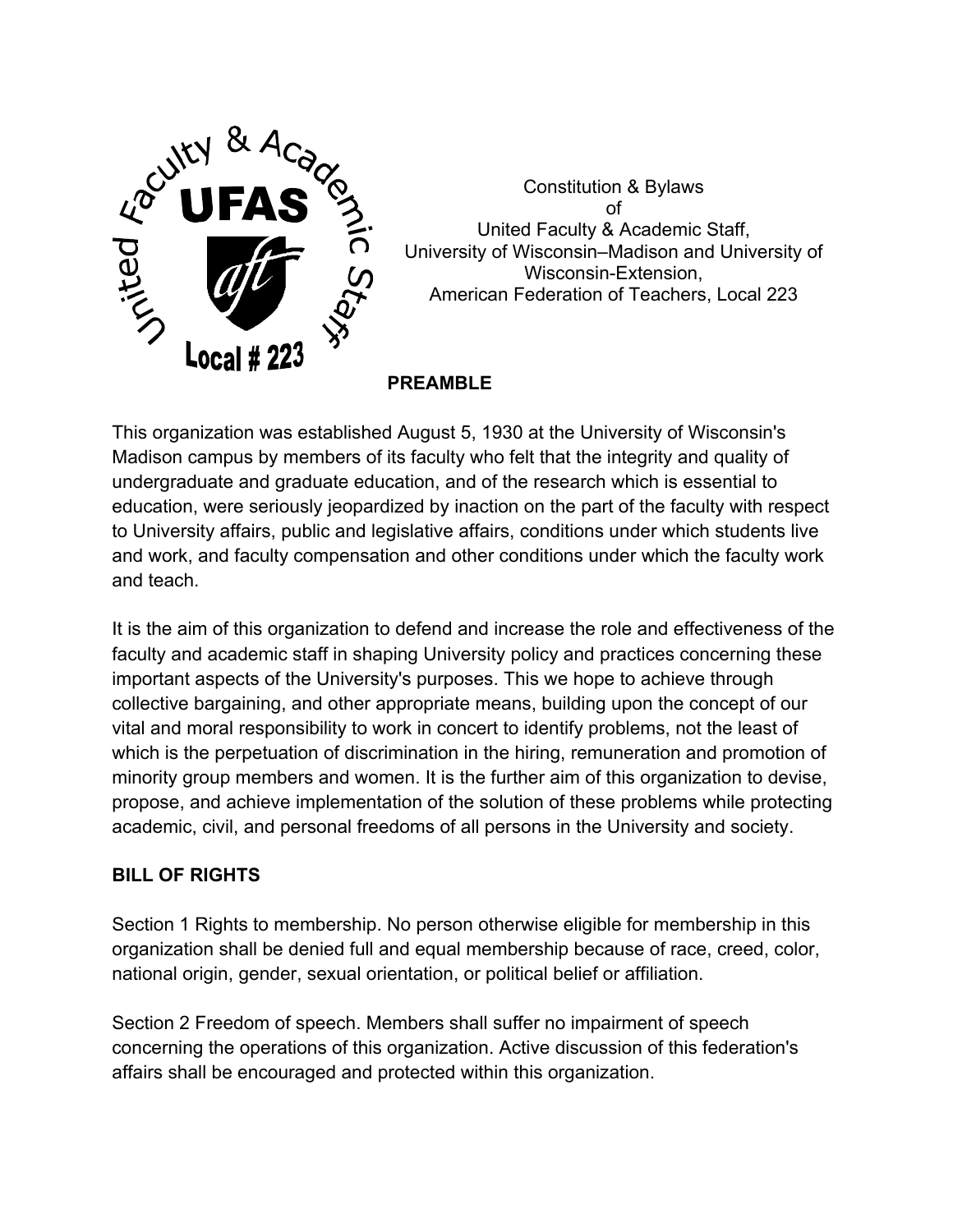Only such public statements shall be made, or issued, in the name of this organization as have been formally adopted in an official meeting of its Membership. Only such public statements shall be made, or issued, in the name of the Steering Committee of this federation as have been formally adopted in an official meeting of that Committee. For the purposes of this Section, "official meeting" shall mean "such a meeting as specified in Articles 5 and 7 of the Constitution and in its Bylaws."

Section 3 Democratic Elections. Members shall have the right to fair and democratic elections, at all levels of the organization. This includes due notice of nominations and elections, equal opportunity for competing candidates, and proper election procedures which shall be Constitutionally specified.

Section 4 Right to hold office. Members shall have an equal right to run for and to hold office, subject only to Constitutionally specified qualifications, uniformly applied.

Section 5 Accountancy of funds. Members shall have the right to a full and clear accounting of all organization funds at all levels. Such accounting shall include but not be limited to, periodic reports to the Membership by the appropriate fiscal officers and periodic audits by officers selected for that purpose or by independent auditors not otherwise connected with the organization.

Section 6 Participation in Decisions. Members shall have the right to full participation, through discussion and vote, in the decision-making processes of this organization, and to pertinent information needed for the exercise of this right.

# **Article 1. NAME**

Section 1 The full name of this organization shall be "The United Faculty and Academic Staff, University of Wisconsin-Madison and University of Wisconsin- Extension, American Federation of Teachers, Local 223".

Section 2 The short name of this organization shall be "UFAS".

# **Article 2. MEMBERSHIP**

Section 1 Membership in UFAS is open to all Faculty and Academic Staff of the University of Wisconsin-Madison and the University of Wisconsin-Extension holding current appointments or retired, resigned or not renewed from such an appointment and not disqualified by Section 4 of this Article.

Section 2 The term "the Membership" will be used hereinafter to refer to the entire body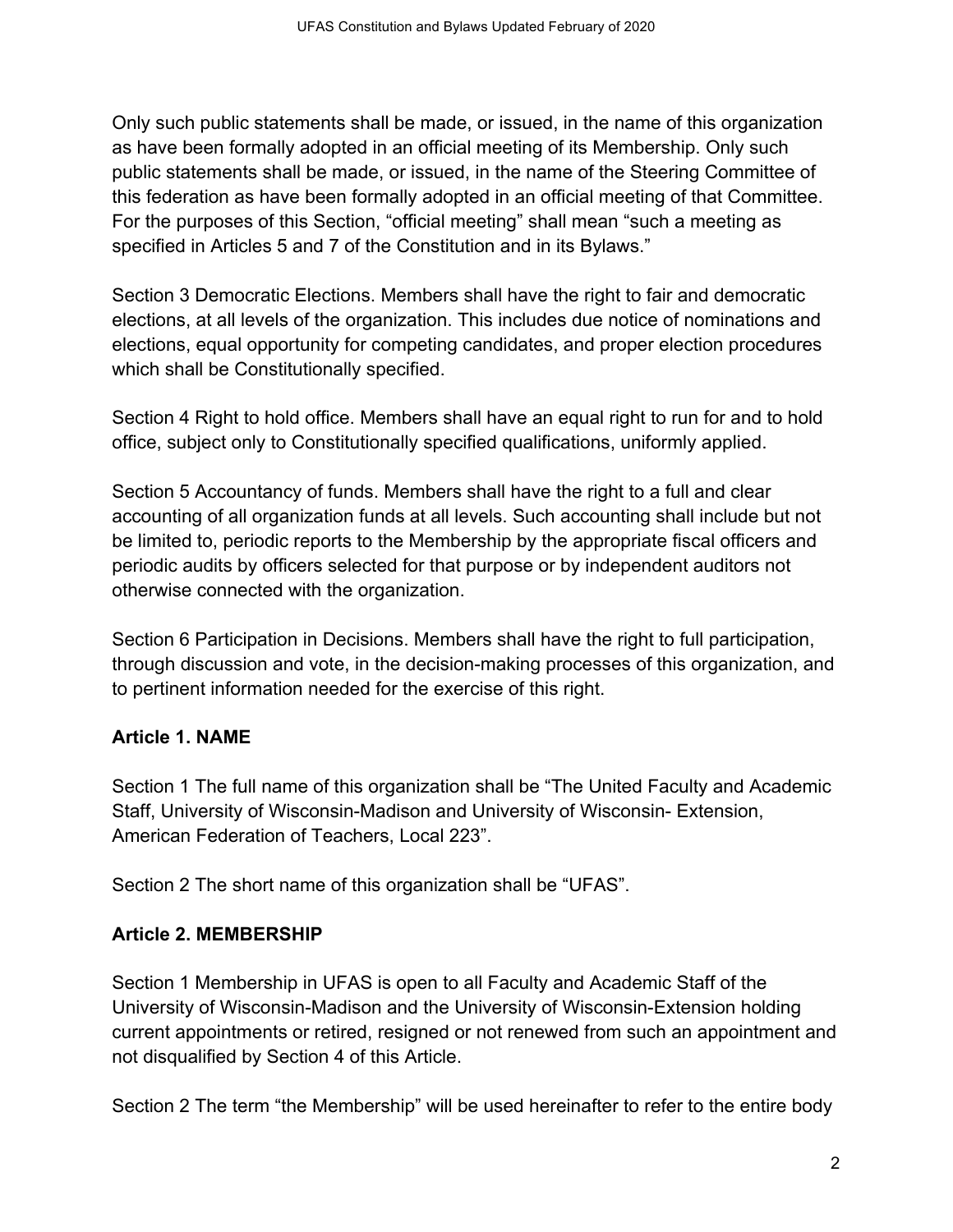of members in good standing of UFAS.

Section 3 UFAS membership in good standing shall be accorded to all eligible persons whose dues payments are up to date as specified in Article 3 and the Bylaws.

Section 4 Notwithstanding any of the foregoing provisions of this Article, those currently holding appointments as the University's President, Vice Presidents, Associate and Assistant Vice Presidents, Chancellors, Associate and Assistant Chancellors, Vice Chancellors, Associate and Assistant Vice Chancellors, Deans, and Associate and Assistant Deans, those holding appointments with similar titles or duties, shall be ineligible for membership in UFAS because of potential conflict of interest. This list may be amended by the Bylaws. Members who accept appointments to any of the positions listed above in this section will be removed from membership.

Section 5 Members of the University community who believe that their employment is free of the potential conflict of interest implied by Section 4 may petition the Steering Committee for admission to membership in UFAS. Admission can be granted only by a vote of the Membership.

# **Article 3. DUES**

Section 1 A dues schedule shall be specified in the Bylaws which shall embody the principle that members earning higher salaries shall pay higher dues.

Section 2 A timetable for dues payment shall be specified in the Bylaws. Members may pay their dues through payroll deduction.

# **Article 4. OFFICERS**

Section 1 The elected officers of UFAS shall be President, Vice President, Secretary, and Treasurer. The Bylaws may create additional elective or appointive offices.

Section 2 The President shall serve as chairman of all Steering Committee and Membership meetings, and shall be responsible for the coordination of the efforts of the various committees, and for bringing matters of importance before each of the foregoing bodies.

Section 3 The Vice President shall perform any of the duties assigned to the President in case of the latter's inability to do so; automatically succeeding the President should the seat become vacant before the end of the President's term. Additional duties may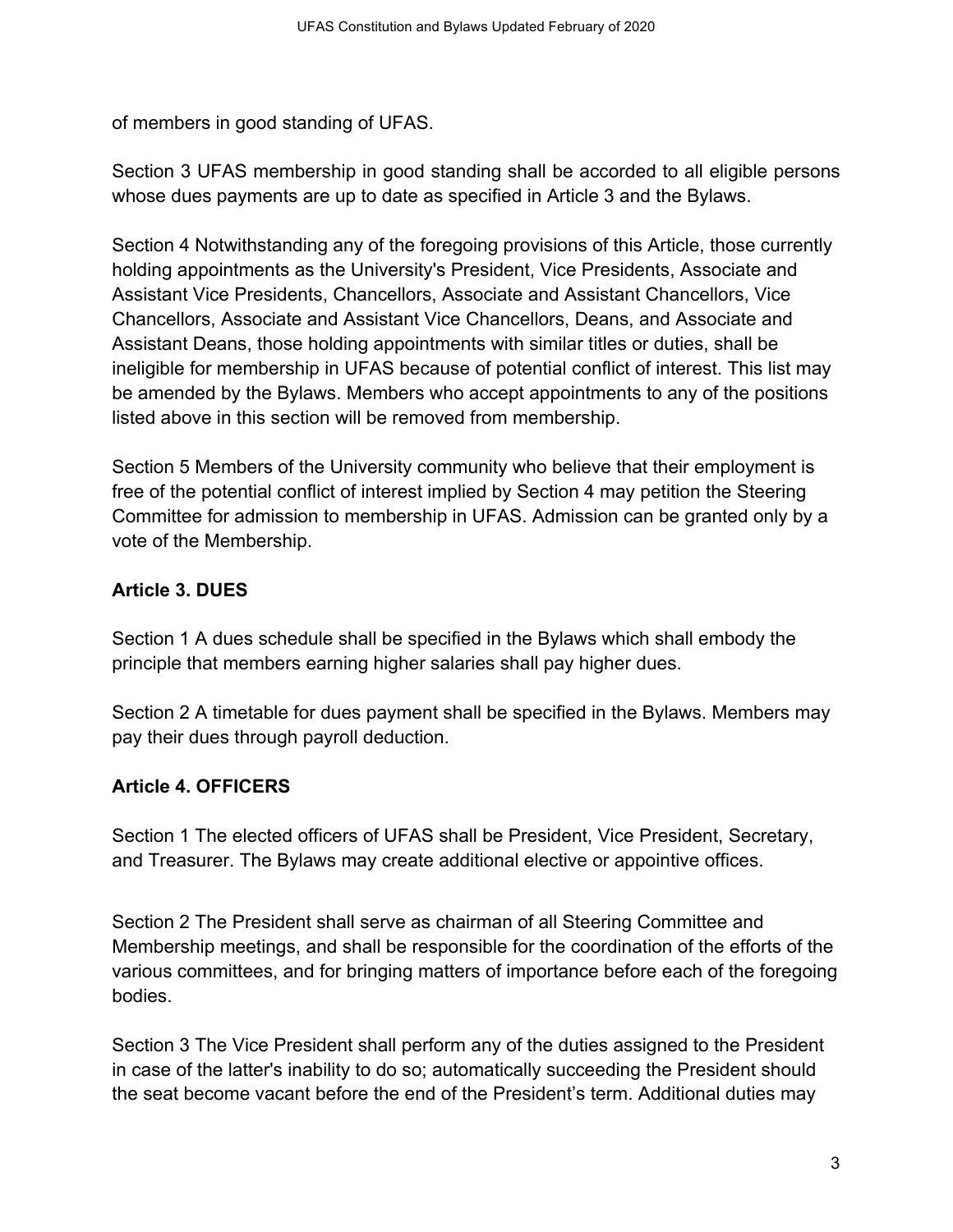be assigned to the Vice President by the Bylaws or by the Steering Committee.

Section 4 The Secretary shall keep accurate minutes of all meetings of the Membership and of the Steering Committee, and shall be responsible for the timely distribution to the Membership of the minutes of the Membership meetings and of the agenda for all regular meetings, and for any special meetings where time permits, of the Steering Committee. By vote of the Steering Committee, any of these documents may from time to time be ordered distributed to the entire Madison campus faculty. Minutes of all meetings of the Steering Committee shall be available to members of UFAS for inspection.

Section 5 The Treasurer shall be responsible for the receiving, banking, and disbursement of all dues and other moneys in behalf of UFAS, and shall keep permanent records of all such transactions. Such records shall be open for inspection to all members in good standing. The Treasurer shall designate, with the approval of the Steering Committee, appropriate persons who shall make a thorough audit of the books and financial position of the organization following the close of each calendar year; the findings of such audit shall be distributed to the Membership in February of each year. The Treasurer further shall be responsible for forwarding all per capita dues and current membership lists to affiliated organizations to the keep this Federation in good standing at all times.

Section 6 Additional specifications of the duties of the officers created under the provisions of this Article may be made elsewhere in the Constitution and/or in its Bylaws.

Section 7 The Bylaws may provide for the duties of Secretary and of Treasurer to be performed by the same individual.

Section 8 Membership in good standing shall be the only formal qualification determining eligibility to hold any office created by this Constitution or its Bylaws.

Section 9 Officers shall serve a twelve-month term, starting immediately following their election, from June 1 through May 31 in the case of a regular election, or the remainder of that term in the case of a special election, or until their successors are elected.

#### **Article 5. MEMBERSHIP MEETINGS**

Section 1 The Membership shall meet regularly at least once in the Fall semester and once in the Spring Semester and as specified in the bylaws.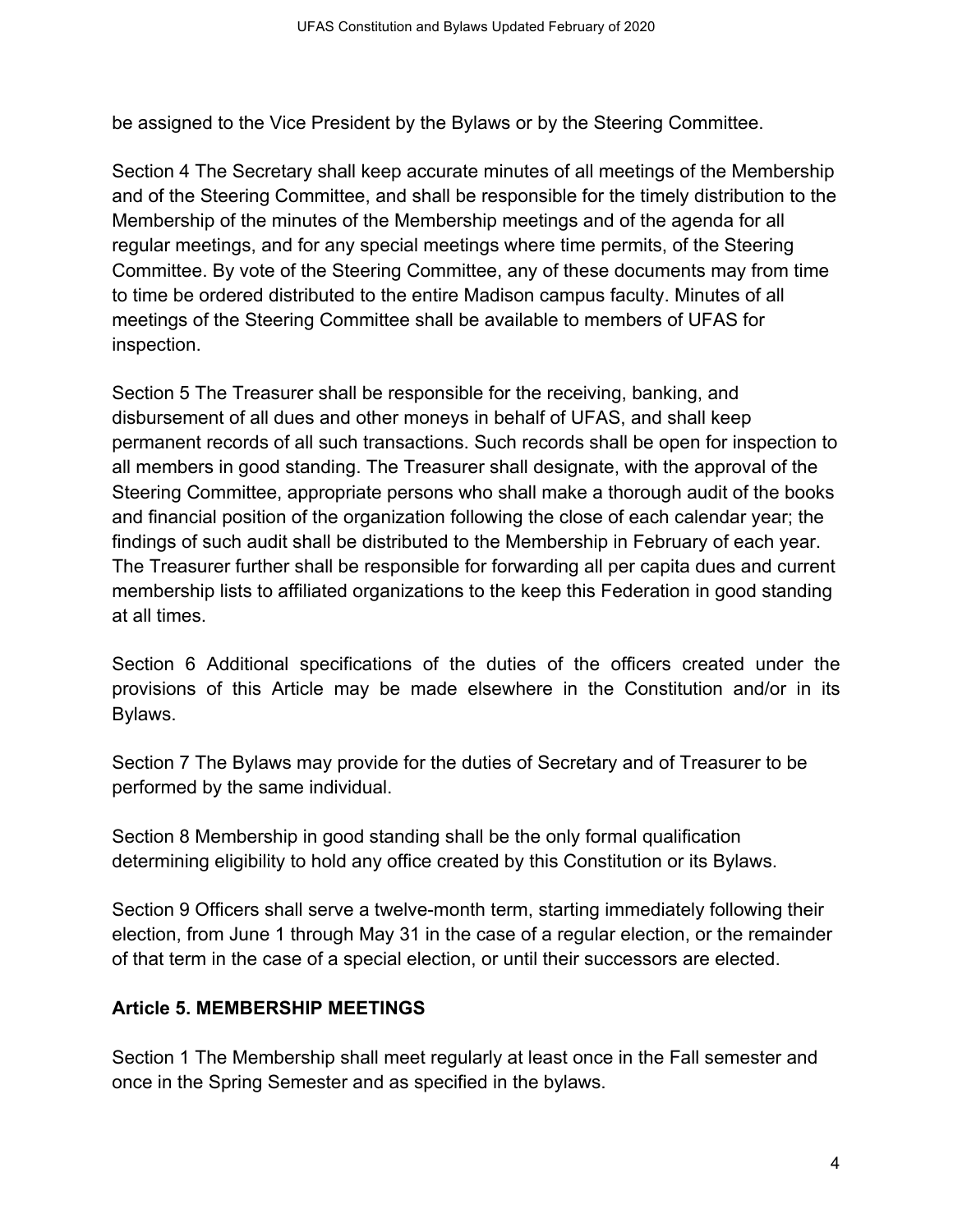Section 2 A special Membership meeting shall be called by the President at the written request of any five members, and at such other times as the President may deem advisable. Special Membership meetings shall be called on not less than two working days' notice and not later than five working days following the President's receipt of such request. The Bylaws may provide that special Membership meetings be conducted electronically, but any action taken when conducting a Membership meeting electronically is subject to ratification at the next Membership meeting conducted in person.

Section 3 All members shall receive at least five working days' notice, along with copy of the agenda, for each meeting specified under Section 1 above. Where time permits, notice and agenda shall be distributed to provide not less than three working days' notice for special meetings as provided for in Section 2 above; where time does not permit campus mail distribution of the agenda for a special membership meeting, these shall be distributed at the door to members at such meeting.

Section 4 Subject to the provision of the following Section, Any matter shall be placed on the agenda of a regular Membership meeting at the written request of any three members, or by vote of the Steering Committee. Items specified as agenda in the written request for a special meeting shall be placed on the agenda; other items shall be placed on the agenda to be distributed for such meeting only by vote of the Steering Committee. Such vote shall be taken at the written request of any five members. The Bylaws shall specify reasonable deadlines for receipt by the President of such requests.

Section 5 After the agenda has been prepared and distributed, items shall be added thereto only on the floor of the meeting concerned, and only by three-fifths vote of those members attending and voting.

Section 6 Regular Membership meetings shall be open to the public; privilege of addressing such meetings may be extended to any nonmember at the discretion of the President, subject to the will of the assembly.

Section 7 Special Membership meetings, or portions thereof, may be designated as open or closed to the public by prior action of the Steering Committee.

Section 8 Notwithstanding the provisions of the preceding Sections, any open meeting may at any time and for any duration go into closed or executive session by two-thirds vote of the members present and voting.

Section 9 The Bylaws shall define a quorum for Membership meetings.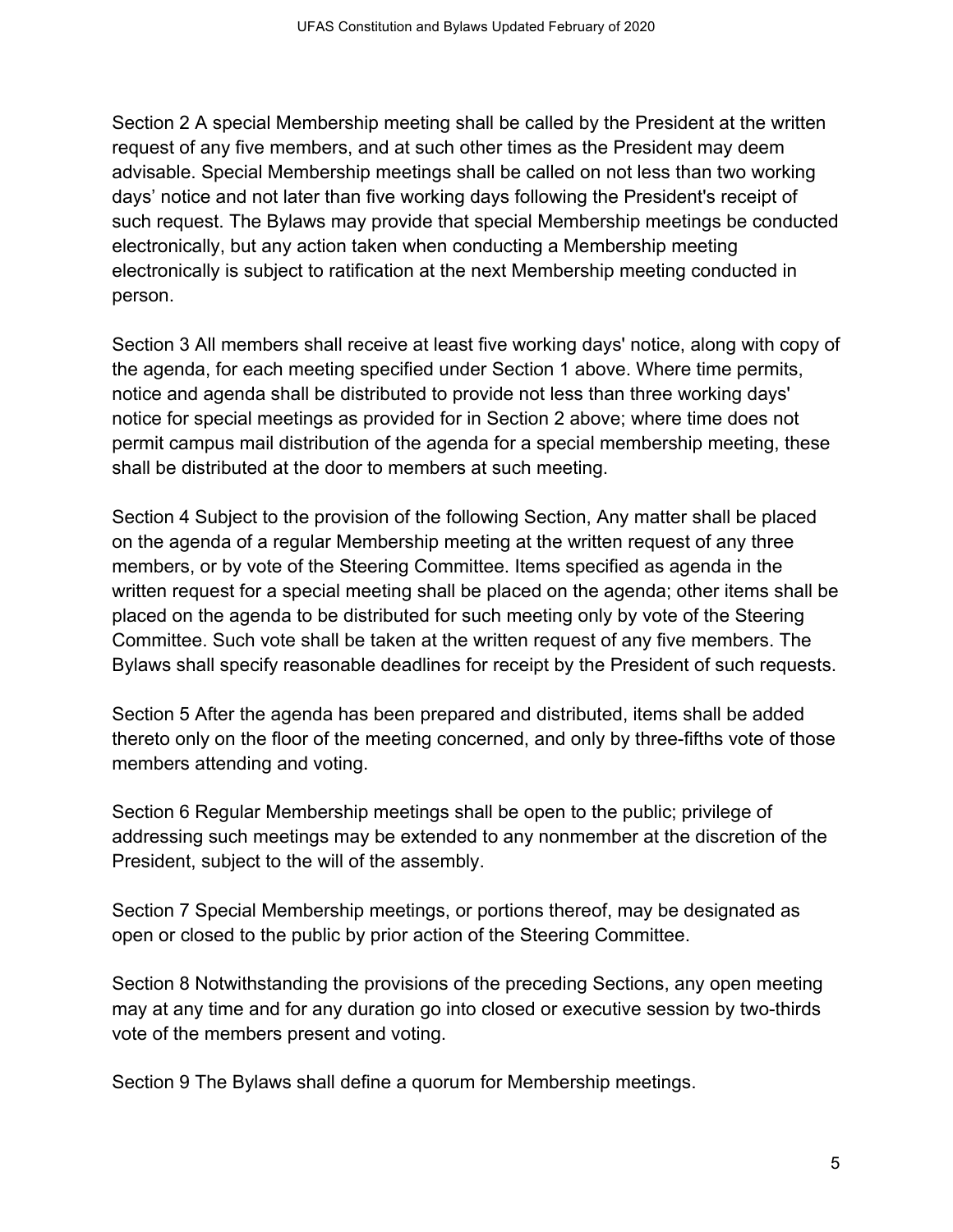Section 10 The latest revised edition of Robert's Rules of Order shall be the parliamentary authority in all cases to which they are applicable, except where this be at variance with this Constitution or its Bylaws or any special rules of order adopted by the Membership.

#### **Article 6. VOTING RIGHTS**

Section 1 Each member in good standing shall have the right to cast one vote for each position to be filled in any election, and on any question before any Membership meeting.

# **Article 7. STEERING COMMITTEE**

Section 1 The Steering Committee (SC) is the executive body of UFAS, and is charged with implementing the decisions of the Membership, and with preparing the agenda for each Membership meeting.

Section 2 The SC shall have the power to make decisions of policy and tactics concerning the issues brought before it, subject to ratification by the Membership at the latter's immediately succeeding meeting.

Section 3 The chairpersons of the standing committees shall be voting members of the SC.

Section 4 The officers shall be voting members of the SC. The President shall serve as chairperson of the SC, voting in its deliberations only in case of tie.

Section 5 Seats on the SC shall be named; one for each officer created in Section 1 of Article 4, and one for each of the standing committees created in Section 1 of Article 8. The member holding any such seat shall be the officer or the chairperson of the corresponding committee.

Section 6 The Bylaws may create SC seats at-large..

Section 7 Tenured faculty shall comprise not more than one half of the voting strength of the SC, to the extent that the make-up of the non-tenured Faculty and of the Academic Staff in the University and in the Local make this possible.

Section 8 The SC may create nonvoting seats advisory to itself by presidential appointment with the approval of the Steering Committee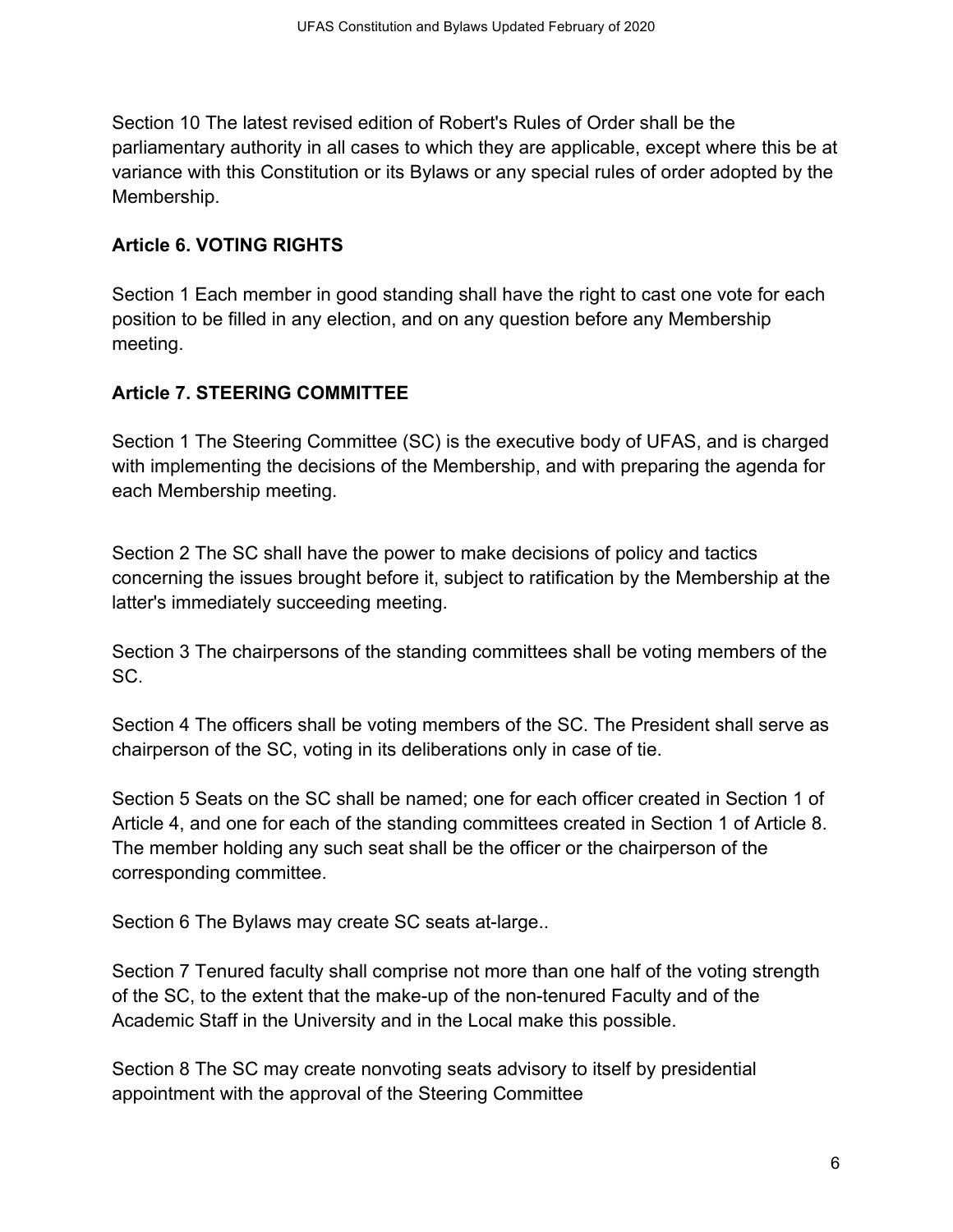Section 9 Vacated voting seats (elective positions) on the SC shall be filled as specified in Article 9 of this Constitution While a voting seat is vacant the current voting strength of the SC is reduced accordingly.

Section 10 The SC shall meet regularly not less than once each month; while observing this provision, the Committee may at any time amend its schedule of regular meetings.

Section 11 The president shall call a special meeting of the Committee upon request of any three voting members of the Committee, and at such other times as the President may deem advisable. Special meetings shall be called on not less than one working days' notice, except where all voting members of the Committee express their willingness to attend a particular special meeting on shorter notice. The Bylaws may provide that a special meeting of the Committee be conducted electronically, but any action taken when conducting such a Committee meeting electronically is subject to ratification at the next Committee meeting conducted in person.

Section 12 The agenda for the meeting of the SC shall be prepared jointly by the President and the Secretary, and communicated in advance of the meeting to the members of the Committee. Any matter shall be placed on the Committee agenda on written request of any five members of UFAS; the Bylaws shall specify a reasonable deadline for submission of such requests to the President.

Section 13 Any voting member of the SC may designate another member in good standing of UFAS to act as a proxy at a meeting of the SC; this right of proxy shall be exercised by any voting member not more than twice in a semester.

Section 14 All members in good standing of UFAS shall have the right to attend and address all meetings of the Steering Committee, and of all standing and ad hoc committees, with right of address subject to such provisions as may be specified in the Bylaws.

Section 15 The Bylaws shall define a quorum for Steering Committee meetings.

# **Article 8. STANDING COMMITTEES**

Section 1 UFAS shall have the following Standing Committees:

- 1. Academic Staff
- 2. Equity & Diversity
- 3. Campus Issues & Education
- 4. Compensation & Benefits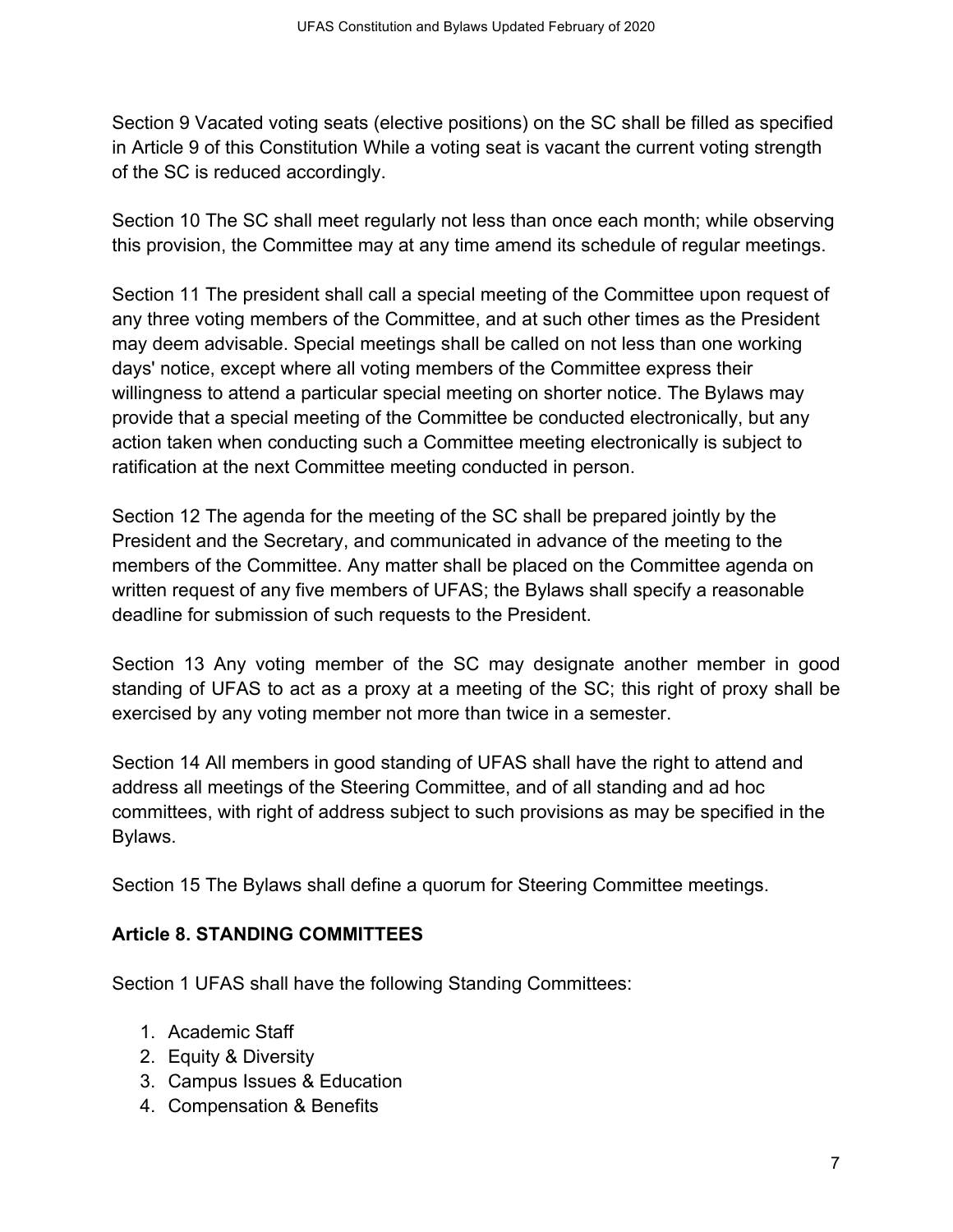- 5. Grievance
- 6. Organizing
- 7. News & Publications
- 8. System & State Issues
- 9. Committee on Political Education

Section 2 The number and nature of the various standing committees created in Section 1 may be altered by the Bylaws.

Section 3 The Bylaws may for each of the above committees specify the size, quorum, and manner of peopling.

Section 4 The President shall be a nonvoting ex officio member of all standing committees.

Section 5 The President may at any Membership meeting call upon any and all standing committees for reports on the state of their deliberations.

Section 6 The elected chairpersons shall serve a twelve-month term, starting immediately following election, from June 1 through May 31 in the case of a regular election, or the remainder of that term in the case of a special election, or until their successors are elected.

# **Article 9. ELECTIONS**

# PART A -- GENERAL PROVISIONS

Section 1 Elective positions shall be all chairpersons of standing committees and all elective offices created under this Constitution or its Bylaws.

Section 2 Regular elections for all elective positions shall be held annually one month before the end of the academic year.

Section 3 A special election shall be called in the first week of instruction in any fall or spring semester where any elective position is vacant or is held by an appointee. Any elective position falling vacant between elections shall be filled by presidential appointment with the approval of the Steering Committee. Any person so appointed shall serve as appointed pending Membership ratification of the appointment at the immediately subsequent Membership meeting. Such position shall be open for election at the immediately succeeding regular or special election.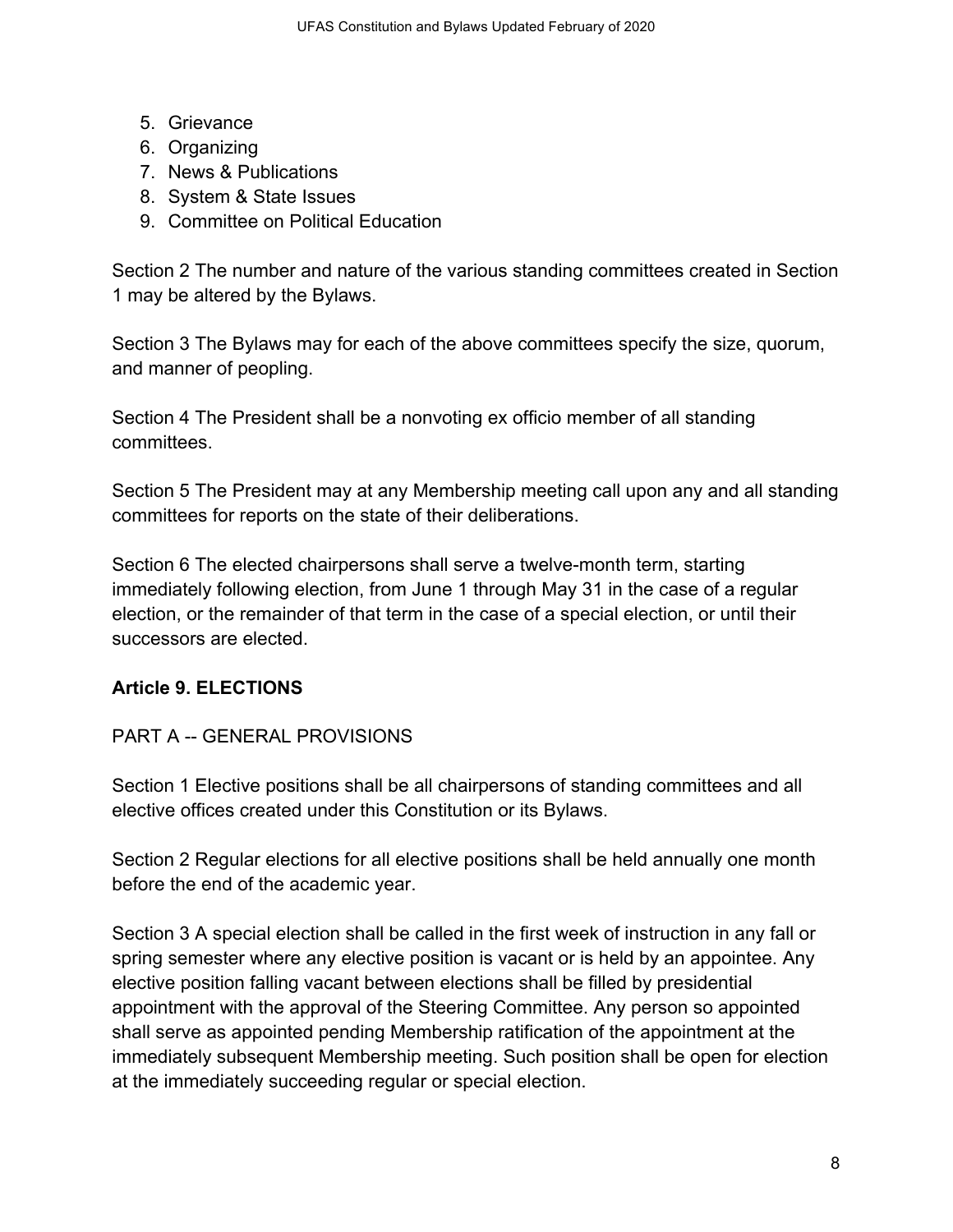Section 4 The Steering Committee shall adopt guidelines for the use of the UFAS Newsletter by all candidates who wish to use it for informing the Membership of their qualifications and/or platforms for the positions which they seek in an approaching election. These guidelines shall be published and distributed to the Membership along with the call for each election. These guidelines shall be applied equitably and without prejudice, and such use of the Newsletter shall be provided without cost to the candidates. The Bylaws may provide for electronic distribution of the Newsletter. In the case of special elections, candidates' campaign information shall be distributed to the Membership along with the mail ballot.

Section 5 Voting shall be by mail ballot. This ballot shall have such form as may be devised by the Secretary with the advice and consent of the Steering Committee, and shall contain the names of all candidates for each position open for election, as well as the deadline date for receipt by the Secretary of marked ballots. The Bylaws may provide for the use of electronic ballots.

Section 6 Immediately after the tallying of the votes in any election, the Secretary shall inform the Membership of the outcomes.

Section 7 Any member in good standing who is a candidate for membership on the Steering Committee may also be elected to any elective office except that of President.

#### PART B -- REGULAR ELECTIONS

Section 8 The President shall issue an announcement to be mailed to the Membership one month prior to the regular Spring membership meeting, calling for nominations for all elective positions. The UFAS Newsletter shall be an appropriate, though not the only possible, vehicle for such announcement.

Section 9 Nominations for all elective positions shall be received, from the assembly floor and/or by petition, at the regular Spring membership meeting. Receiving of petitions shall be the first order of business at that meeting, and petitions shall be delivered to the President at or before that time.

Nomination petitions shall contain a specification of the elective position and the signatures of the nominee and any two other members in good standing of UFAS. The President shall confirm nominations by petition for each elective position by reading aloud the specified information immediately preceding the opening of nominations from the floor for that position.

If a nomination from the floor be seconded, the President shall confirm the nomination if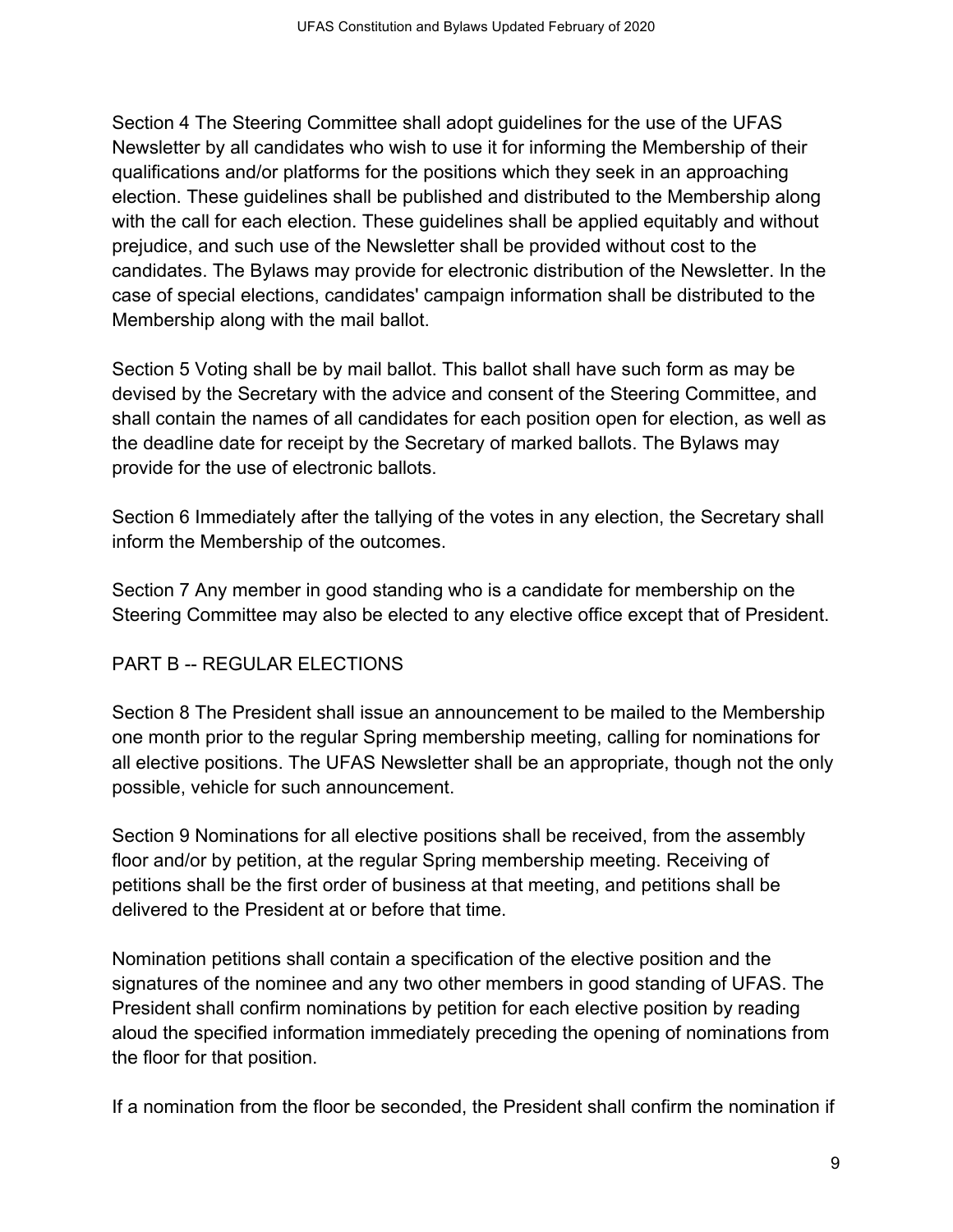the nominee state from the floor a willingness to serve if elected to the position specified in the nomination; failing this, the nomination shall not take effect.

Section 10 Candidacy for any elective position shall be certified in writing by the Secretary to all persons whose nominations for such position are confirmed in accordance with the preceding section.

Section 11 Ballots shall be distributed to the Membership not later than one month before the official end of the spring semester summary period (final exams). Deadline for receipt of marked ballots by the Secretary shall be received, tallied and reported by the official end of the spring semester summary period (final exams).

# PART C -- SPECIAL ELECTIONS

Section 12 The President shall issue an announcement to be mailed in the first week of instruction in any semester where any elective position is vacant, specifying such positions and calling for nominations to fill them. The UFAS Newsletter shall be a suitable, though not the only possible, vehicle for such announcement. This announcement shall also specify the date of a subsequent regular or special Membership meeting at which such nominations shall be received and confirmed, as well as the specific dates for distribution of ballots and deadline for receipt of marked ballots. Such meeting shall take place not sooner than the third week of instruction.

Section 13 The nature of the nominations, and the procedures for their receipt and confirmation, shall be as detailed for regular elections in Section 9 above. Candidacy for any elective position to be filled in a special election shall be certified in writing by the Secretary to all persons whose nominations for such position are confirmed in accordance with such procedures.

Section 14 The day following confirmation of nominations for any special election the Secretary shall distribute the ballots to the Membership. The tenth day thereafter shall be the deadline for receipt by the Secretary of marked ballots. All votes received by deadline shall be tallied by the end of the third day thereafter.

#### **Article 10. AMENDMENT**

Section 1 Any member may in a Membership meeting propose in writing an amendment to this Constitution or to its Bylaws; copy of such amendment, in its current form, shall be provided to all members.

Section 2 Such amendment may be discussed and shall be subject to subsidiary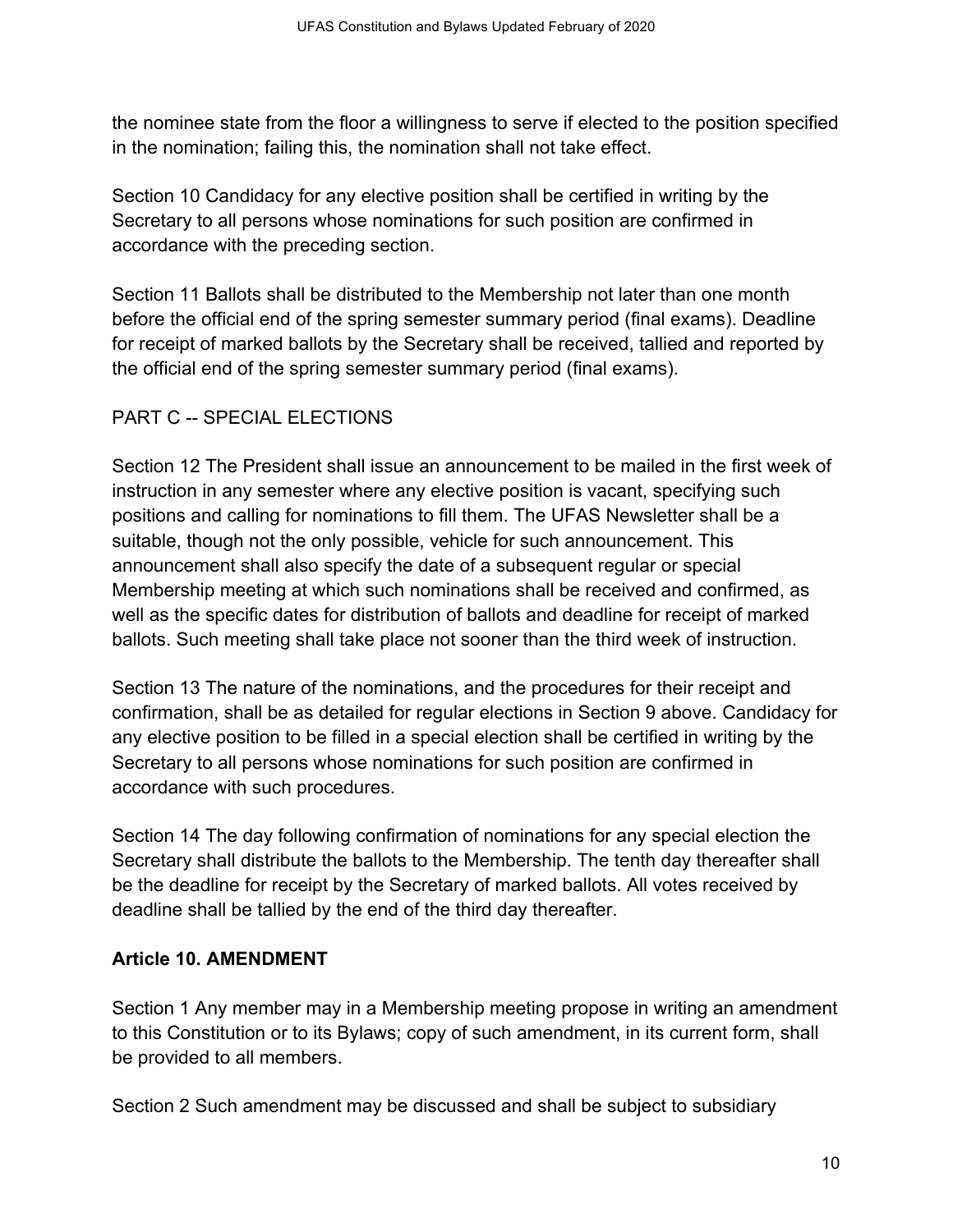motions in the meeting in which it is proposed, but shall not then be put to vote. Discussion under this Section may be closed by simple majority vote of those members present and voting.

Section 3 Such amendment, in its current form, shall be placed on the agenda of the next regular Membership meeting following that at which the amendment was introduced. At such following meeting discussion on the proposed amendment shall be reopened. Then at close of discussion, a vote on the amendment in its current form shall be taken, or if the language of the amendment requires it or the Members present vote to require it, the amendment shall be submitted to a vote of the entire Membership along with the ballot for the regular election of officers following a regular Spring meeting, or along with or according to the procedure for a special election of officers following a regular Fall meeting.

Section 4 An amendment to this Constitution shall carry with a minimum of two- thirds of the votes cast.

Section 5 An amendment to the Bylaws of this Constitution shall carry with a simple majority of the votes cast.

## **Article 11. AFFILIATIONS**

Section 1 This federation shall maintain affiliation with and whenever possible send delegates to the following organizations:

- A. The American Federation of Teachers.
- B. The Wisconsin Federation of Teachers.
- C. The South Central Federation of Labor.
- D. The Wisconsin State AFL-CIO.
- E. Other organizations as specified in the Bylaws.

Section 2 Every reasonable effort shall be made by this federation to pay the legitimate expenses of delegates to meetings and conventions of affiliated organizations.

Section 3 Delegates to affiliated organizations shall meet the same requirements as officers of this local.

Section 4 Delegates to affiliated organizations shall report to the membership after each meeting of said organizations.

Section 5 Election of delegates to each affiliated body shall ordinarily occur at the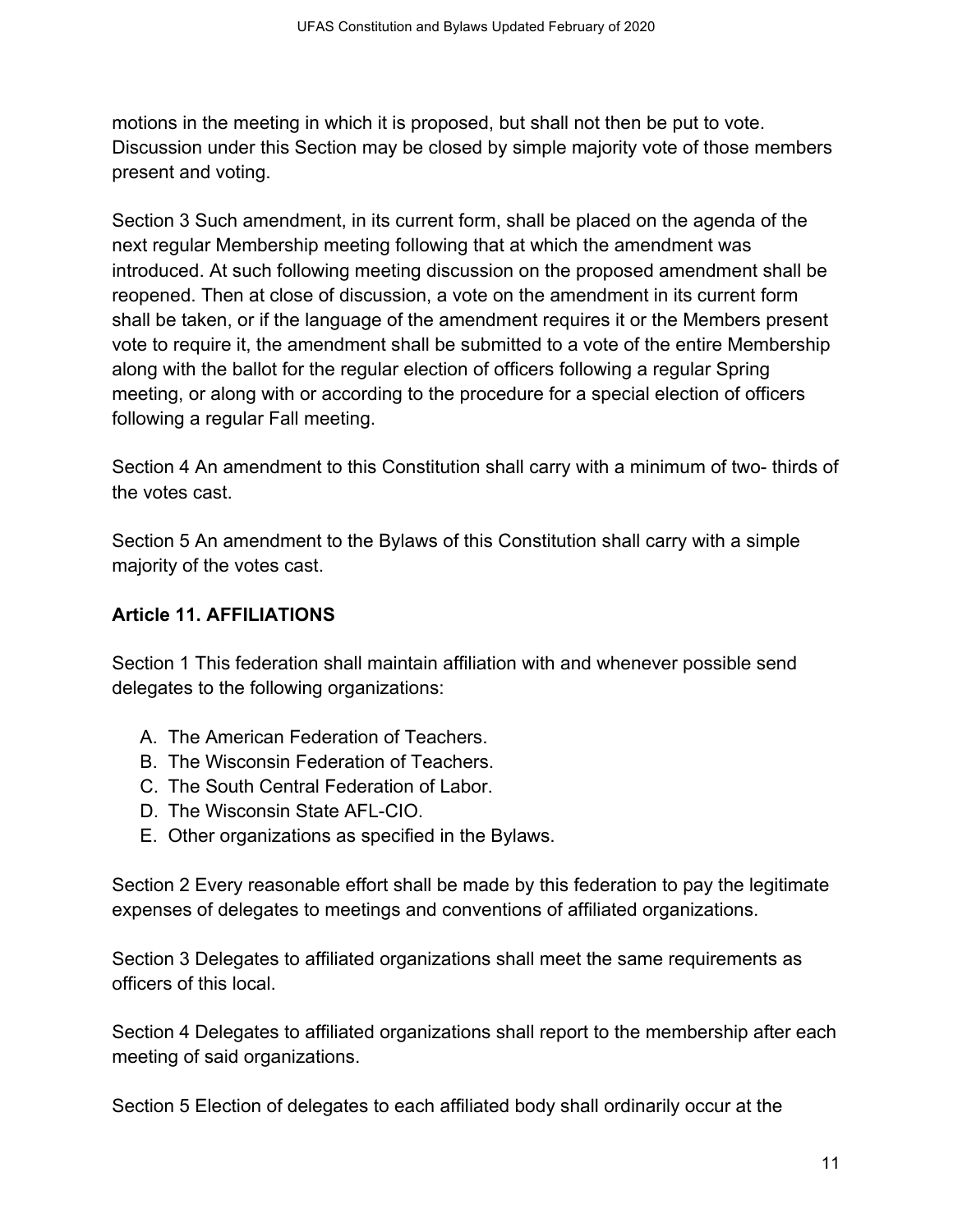regular Spring Membership meeting, but whenever necessary, delegates may be elected at any Membership meeting in order to assure that their credentials can be certified by the President and Secretary and forwarded in a timely manner.

Section 6. Elected delegates shall serve a twelve-month, starting immediately following election, or until their successors are elected.

## **Article 12. AVAILABILITY OF CONSTITUTION**

Section 1 Copies of this Constitution and all future amendments shall be submitted to affiliated organizations as required by their rules.

Section 2 Copies shall be made available to other affiliated organizations upon request.

Section 3 Copies shall be available for any members of this organization upon request to the Secretary.

## **Article 13. ADOPTING OF THIS CONSTITUTION**

Section 1 This Constitution is provisional until adoption by the Membership no later than December 31, 1974.

Section 2 Such adoption shall be affirmative vote of 2/3 of those members casting ballots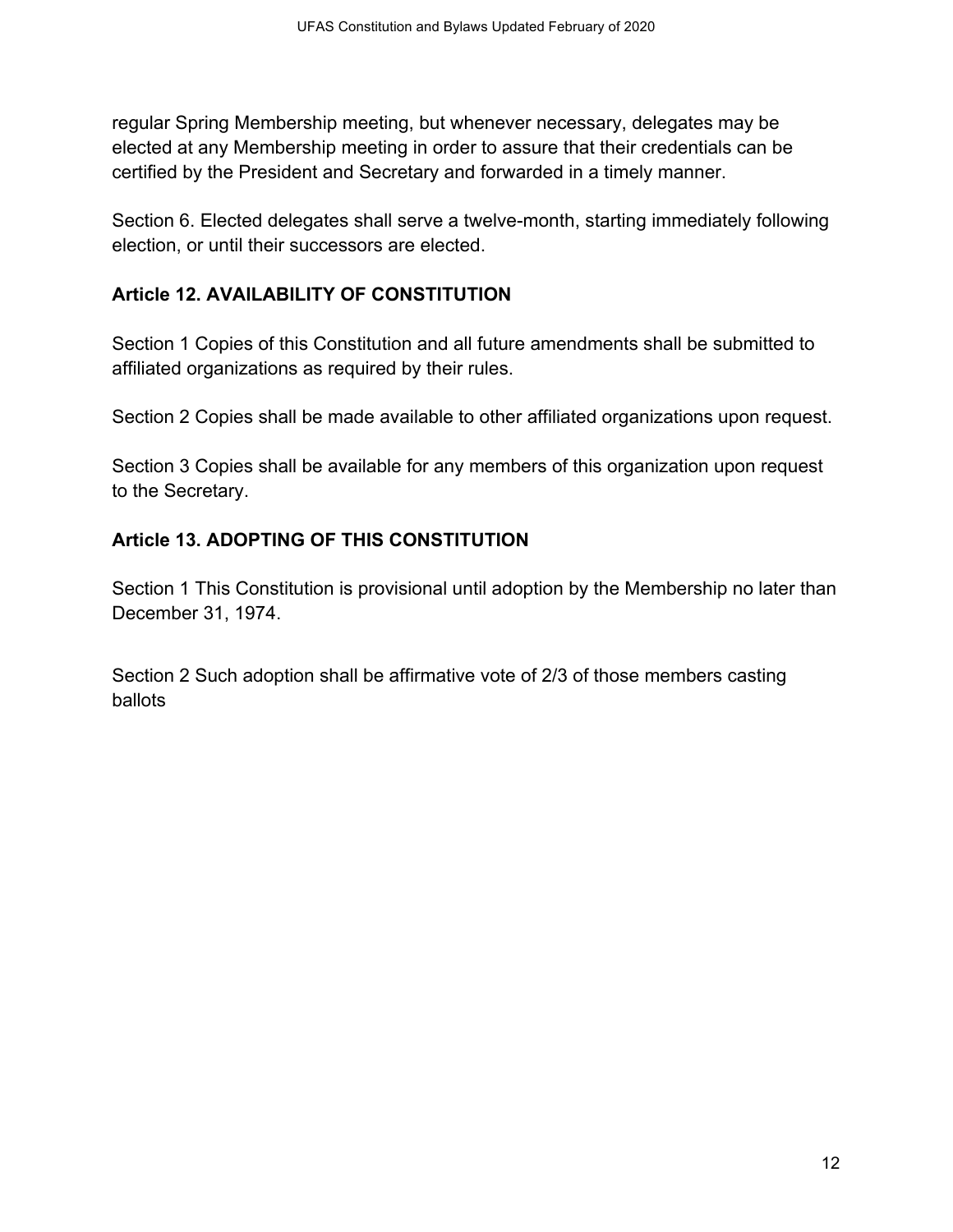#### **BYLAWS**

#### **Article 1. DUES**

Section 1 Dues may be collected through payroll deduction, credit/debit card, electronic bank draft or check. Dues shall be collected based on gross pay per month, selfreported on the last June payroll, the date of hire or membership date. Except per Section 3 the dues amount collected using the bank draft method is based on the following categories:

| <b>Dues Tier</b>  | <b>Monthly Dues</b> | <b>Annual Income</b>   |
|-------------------|---------------------|------------------------|
| Tier 1            | \$11.00             | Less than \$15,490     |
| Tier 2            | \$13.50             | \$15,490 to \$18,727   |
| Tier 3            | \$22.00             | \$18,728 to \$33,999   |
| Tier <sub>4</sub> | \$31.50             | \$34,000 to \$45,999   |
| Tier 5            | \$40.50             | \$46,000 to \$57,999   |
| Tier <sub>6</sub> | \$49.00             | \$58,000 to \$69,999   |
| Tier 7            | \$58.00             | \$70,000 to \$81,999   |
| Tier <sub>8</sub> | \$67.00             | \$82,000 to \$93,999   |
| Tier <sub>9</sub> | \$77.00             | \$94,000 to \$106,999  |
| Tier 10           | \$87.00             | \$107,000 to \$119,999 |
| Tier 11           | \$97.00             | \$120,000 to \$132,999 |
| Tier 12           | \$130.00            | \$133,000 to \$142,999 |
| Tier 13           | \$140.00            | \$143,000 and up       |

Section 2 Members who retire, resign or are not renewed can continue membership after leaving the University of Wisconsin Madison by paying \$120.00 in annual dues.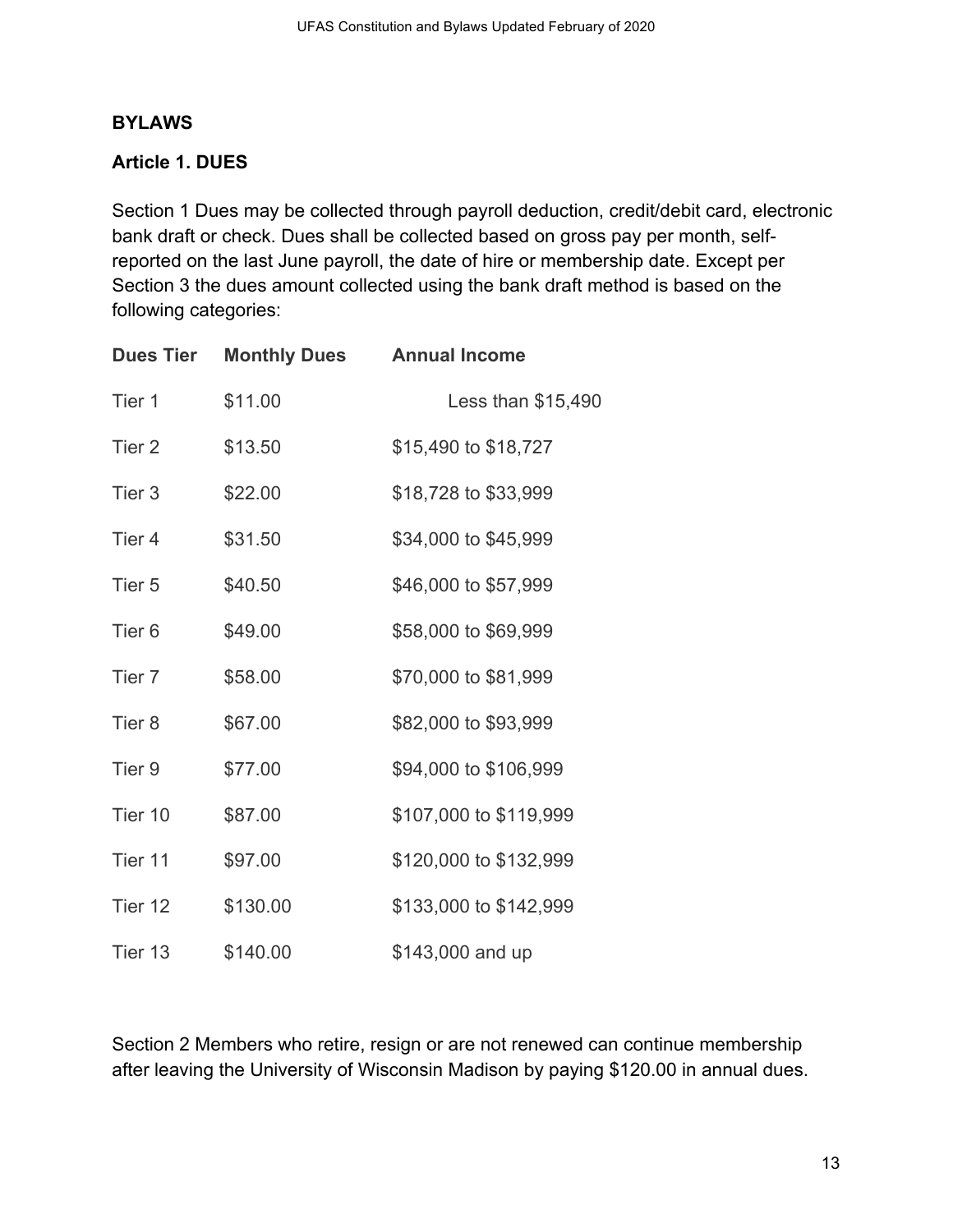Section 3 Dues collected through payroll deduction shall be nine tenths of one percent (0.9%) of gross pay per month, provided State of Wisconsin law allows for this dues collection option.

Section 4 Dues collected by electronic bank draft will be collected each month for 12 months each year. Members who are paid on an Academic Calendar year, that is paid 9 months per year, will pay dues for 12 months per year but at a monthly rate that is 75% of what is listed in Article 1, Section 1 of the By-Laws.

Section 5 Dues payment of any member shall be considered up to date upon a filing with the Treasurer a signed authorization for such deduction and pending the Treasurer's rendering a statement of such dues differential as the deduction system may be initially unable to cover.

Section 6 Members not electing the payroll or bank draft deduction for dues payment may pay their dues in installments prorated over the months current and remaining prior to the month of the start of each subsequent semester: such installments shall be due and payable on the first day of instruction in each such semester, as defined by the University of Wisconsin Madison's academic calendar. For new members electing the installment mode of dues payment, the first installment shall be due and payable at the time of joining UFAS.

# **Article 2. DEADLINES**

Section 1 Written request that a particular matter be placed on the agenda of an approaching regular Membership meeting shall be received by the President not less than eight working days before such meeting. (cf. Constit. Art. 5, Section 4.)

Section 2 Written request that the Steering Committee vote to place additional items on the agenda for a special Membership meeting shall be received by the President not less than two working days before such meeting. (cf. Constit. Art. 5, Section 4.)

Section 3 Written request that a particular item be placed on the agenda of an approaching Steering Committee meeting shall be received by the President not less than two working days before such meeting. (cf. Constit. Art. 7, Section 12.)

# **Article 3. MEMBERSHIP MEETINGS**

Section 1 A quorum for Membership meetings shall be twice the number of officer positions in existence plus one additional members in good standing. (cf. Constit. Article 5, Section 9.)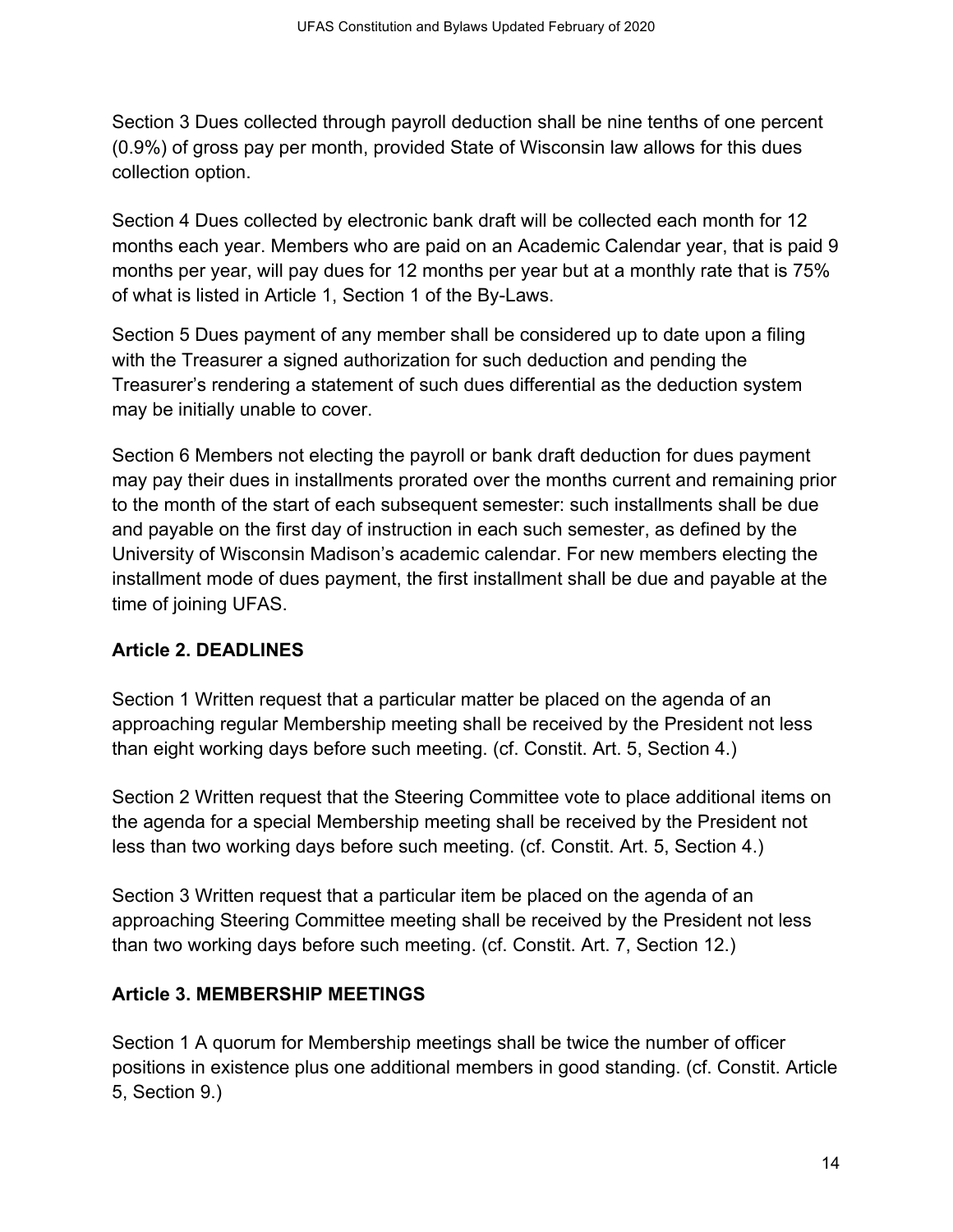Section 2 The membership shall meet regularly in the months of September, October, November, February, March, April, and May. (cf. Constit. Article 5, Section 1.)

## **Article 4. STEERING COMMITTEE**

Section 1 A quorum for Steering Committee meetings shall be a majority of its current voting strength, but no less than three. (cf. Constit. Art. 7, Section 15.)

## **Article 5. STANDING COMMITTEES**

Section 1 The chair of each of the standing committees created by, or under the authority of, this Constitution and/or its Bylaws, shall have the authority, with the approval of the Steering Committee, to establish and implement guidelines for the conduct of that committee's business, including the size, quorum, and manner of peopling of such committee (cf. Constit. Art. 8 Section 3) and the conditions upon the exercise of UFAS members' right of addressing the meetings of such committee (CF. Constit. Art. 7, Section 14.)

Section 2 The chairs of committees shall report the plans and accomplishments of their committees regularly to the Steering Committee and the Membership. (cf. Constit. Art. 8, Section 5.) It is the responsibility of each chair to involve the Membership directly and indirectly in committee work. (cf. Constit. Art. 8, Section 3.)

# **Article 6. OFFICERS**

Section 1 Two individuals may be nominated and run together as a slate for election as Co-Presidents, who if elected, will share between them all duties and responsibilities of the President, except that: only one of the Co-Presidents shall act as presiding officer at a particular Membership or steering committee meeting; and in the event that the office of one Co-President becomes vacant, the remaining Co-President will serve out the remainder of the term as President.

Section 2 By vote of the membership, the office of Second Vice-President may be opened for nominations at the next regular or special election, or may be retired as of the end of the current term. The Second Vice-President will share the duties of the Vice-President, and will succeed the Vice-President should the Vice-President's office becomes vacant. The office of the Second Vice-President is filled as described in Article 9, Section 3 of the Constitution.

# **Article 7. RULES OF ORDER FOR CONDUCTING BUSINESS ELECTRONICALLY**